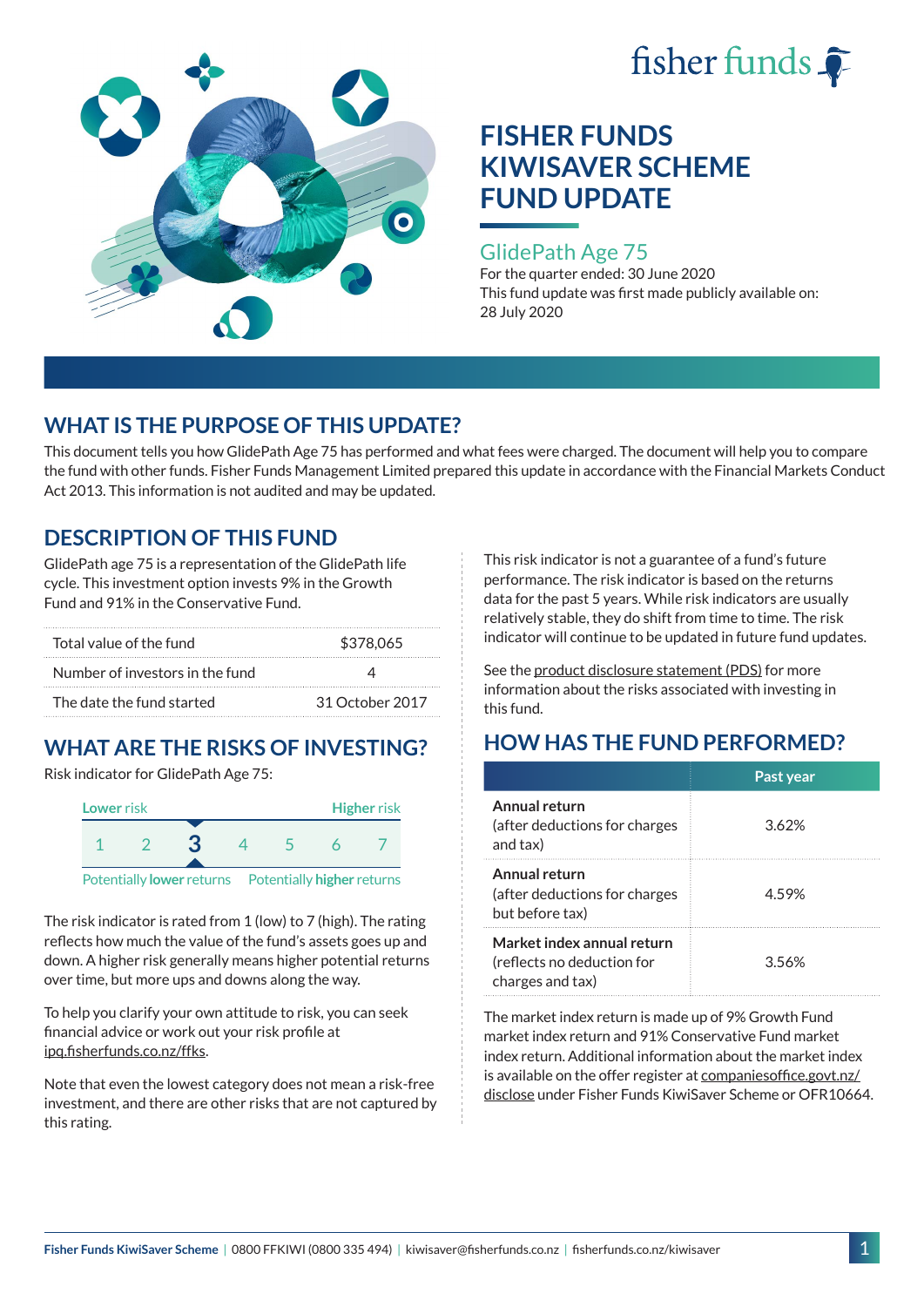## **ANNUAL RETURN GRAPH**



This shows the return after fund charges and tax for each year ending 31 March since the fund started. The last bar shows the average annual return since the fund started, up to 30 June 2020.

**Important:** This does not tell you how the fund will perform in the future.

Returns in this update are after tax at the highest prescribed investor rate (PIR) of tax for an individual New Zealand resident. Your tax may be lower. The market index return reflects no deduction for charges and tax.

### **WHAT FEES ARE INVESTORS CHARGED?**

Investors in GlidePath Age 75 are charged fund charges that include GST. In the year to 31 March 2020 these were:

|                                                | % of net asset value   |
|------------------------------------------------|------------------------|
| <b>Total fund charges</b>                      | 0.97%                  |
| Which are made up of:                          |                        |
| Total management and<br>administration charges | 0.95%                  |
| Including:                                     |                        |
| Manager's basic fee                            | 0.87%                  |
| Other management and<br>administration charges | 0.08%                  |
| Total performance-based fees <sup>1</sup>      | 0.02%                  |
| <b>Other charges:</b>                          | \$ amount per investor |
| Annual account fee                             |                        |

\* The account fee reduced from \$3 per month (\$36 per annum) to \$1.95 per month (\$23.40 per annum) on 1 July 2020.

Small differences in fees and charges can have a big impact on your investment over the long term.

### **EXAMPLE OF HOW THIS APPLIES TO AN INVESTOR**

Sarah had \$10,000 in the fund at the start of the year and did not make any further contributions. At the end of the year, Sarah received a return after fund charges were deducted of \$362 (that is 3.62% of her initial \$10,000). Sarah also paid \$36 in other charges. This gives Sarah a total return after tax of \$326 for the year.

# **WHAT DOES THE FUND INVEST IN?**

### **Actual investment mix**

This shows the types of assets that the fund invests in.



#### **Target investment mix**

This shows the mix of assets that the fund generally intends to invest in.